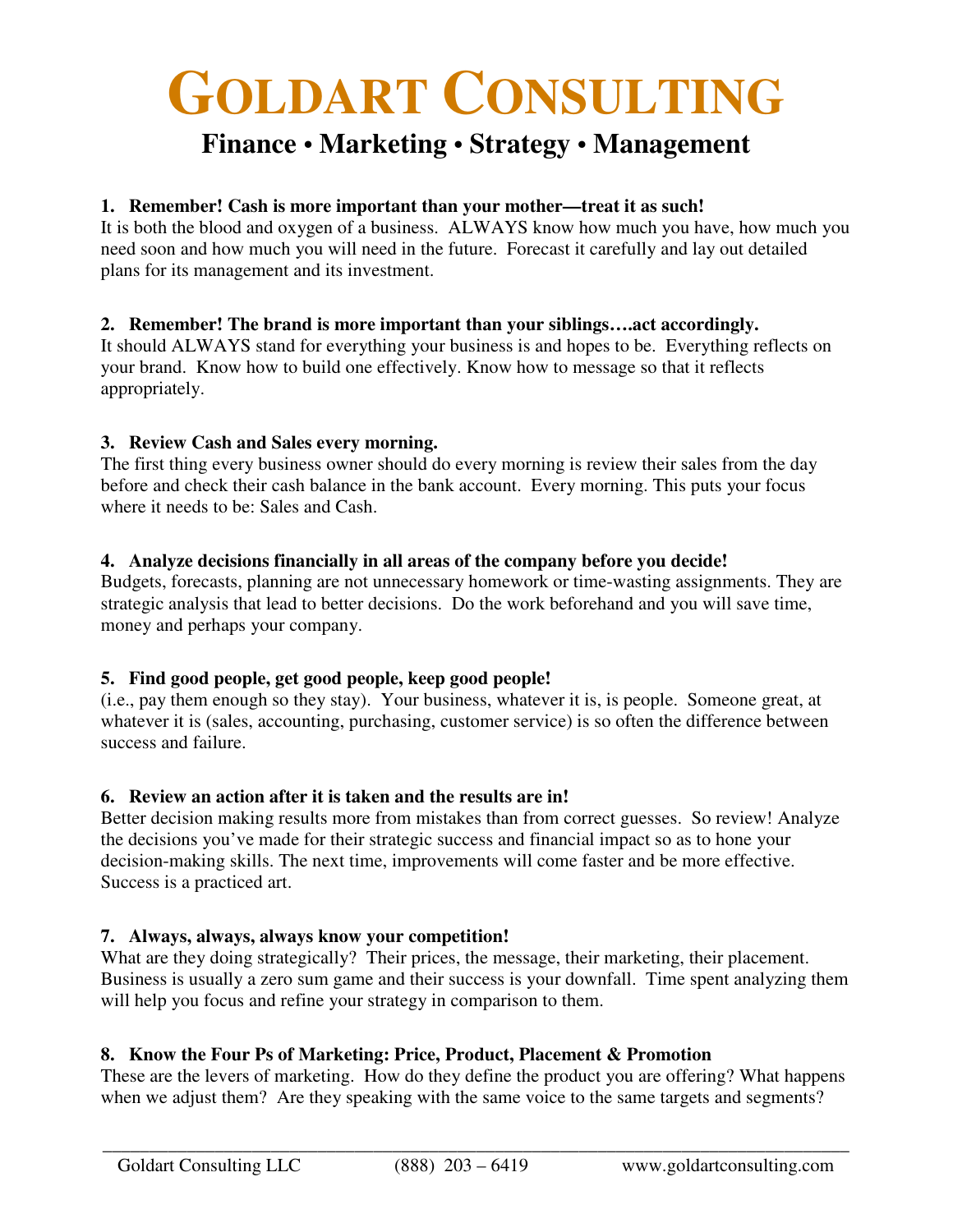# **GOLDART CONSULTING**

# **Finance • Marketing • Strategy • Management**

# **9. Know Your Numbers! Margins, Break-even, Available Cash, Total Debt**

The answers are here. They are speaking to you. The present and the future are written in these numbers that speak of the past and the current. Understand what these numbers are telling you and how they should influence your strategic business decisions.

# **10. Figure out exactly what your customer wants—then give them that.**

(this is the purpose of business). If you are not succeeding at this, you will not succeed. So ask them! What do they want, how do they want it, how much do they want to pay for it? How are you going to fulfill their needs?

# **11. In business, it is better to be late than wrong.**

You can recover from late far easier than you can recover from wrong. Wrong has lasting implications and dire consequences that sometime there is no recovery from. With decisions, with presentations, with deals and agreements, get it right even if you must delay.

#### **12. If it's important enough to do, promote it!**

Press releases, newsletters, emails, Instagram, Facebook posts, Twitter. If people don't know about something, what good is it?! Tell them. Tell them early and late and often. Find out where they are and tell them there!

# **13. Your costs are always the first basis of your price.**

Complete a thorough cost analysis of what you are selling. Raw materials, service fees, commissions, insurance costs, delivery. If you can't cover your variable costs, stop producing it.

# **14. Follow the "THREE EASYs" Approach:**

Easy to understand, Easy to implement, Easy to sell The easier you make it for your client/customers to say yes, the more they will say yes. Constantly ask yourself: Is this easy? How do I make it easier? Clearer? Simpler?

#### **15. Don't get just any deal….Get the right deal or walk away!**

Desperation breeds failure. Arm yourself with knowledge. Know your value and have the courage to ask for it and hold out for it. And don't let insecurities or sale pitches sway you. If you know your worth, the worth of the business, the worth of your product, the worth of your deal…hold out.

# **16. Specialization is the key to early success!**

Do one or two things great to start. After you've built a reputation, you can expand. But only after! You cannot be all things to all people, segments, or customers initially. Do your analysis! Define the target segment, the target market and tailor your offering, or business to them to start. Do not dilute what you do by expanding beyond what you can actually achieve.

\_\_\_\_\_\_\_\_\_\_\_\_\_\_\_\_\_\_\_\_\_\_\_\_\_\_\_\_\_\_\_\_\_\_\_\_\_\_\_\_\_\_\_\_\_\_\_\_\_\_\_\_\_\_\_\_\_\_\_\_\_\_\_\_\_\_\_\_\_\_\_\_\_\_\_\_\_\_\_\_